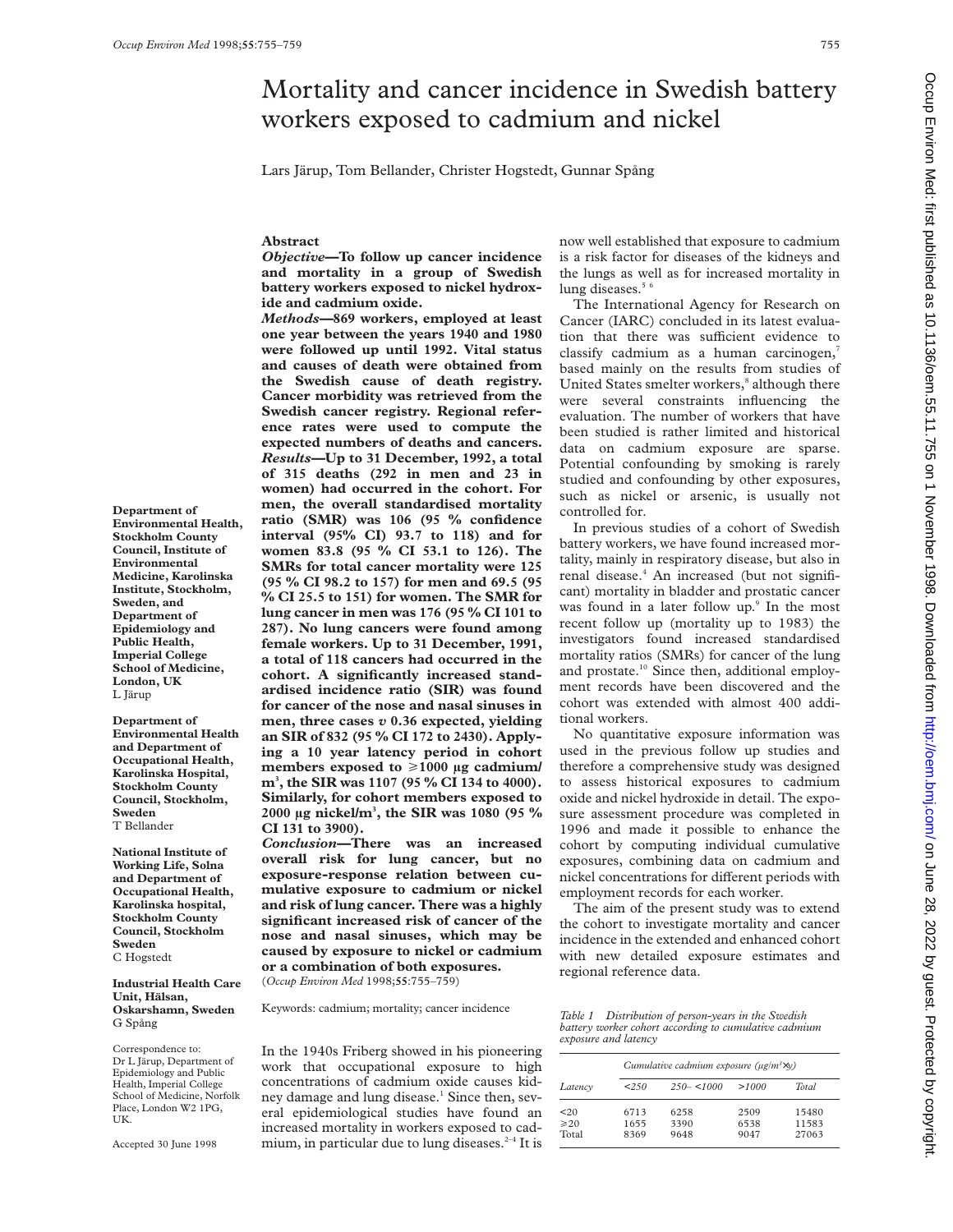## **Methods**

The extended cohort comprised 900 (717 male and 183 female) workers employed for at least one year in the nickel-cadmium battery factory between 1931 and 1982. A total of 31 workers (3.4%) were lost to follow up, and thus 869

*Table 2 Observed numbers of deaths and SMRs in male battery workers (1951–92), regional reference rates, Kalmar county*

| Cause of death                       | <i>Observed</i><br>cases (n) | Expected<br>cases $(n)$ | SMR | 95% CIs       |
|--------------------------------------|------------------------------|-------------------------|-----|---------------|
| All causes of death                  | 292                          | 276                     | 106 | 93.7 to 118   |
| All cancers                          | 75                           | 60.1                    | 125 | 98.2 to 157   |
| Cancer of the:                       |                              |                         |     |               |
| Stomach                              | 8                            | 7.5                     | 107 | 46.1 to 210   |
| Colon                                | 6                            | 4.7                     | 127 | 46.5 to 276   |
| Rectum                               | $\overline{4}$               | 3.2                     | 125 | 34.1 to 321   |
| Liver                                | $\mathbf{1}$                 | 1.1                     | 93  | 2.3 to 516    |
| Pancreas                             | 6                            | 4.0                     | 148 | 54.5 to 323   |
| Lung                                 | 16                           | 9.1                     | 176 | to 287<br>101 |
| Prostate                             | 11                           | 9.0                     | 122 | 61.1 to 219   |
| Bladder                              | 3                            | 1.7                     | 176 | 36.4 to 515   |
| Kidney                               | $\mathbf{1}$                 | 2.5                     | 40  | 1.0 to 224    |
| Nervous system                       | $\overline{c}$               | 1.8                     | 115 | 13.9 to 414   |
| Lymphoma                             | $\overline{\mathbf{3}}$      | 2.2                     | 134 | 27.5 to 390   |
| Myeloma                              | $\overline{c}$               | 1.3                     | 156 | 18.9 to 564   |
| Leukaemia                            | 1                            | 2.5                     | 40  | 1.0 to 220    |
| Diseases of the nervous system       | 1                            | 2.9                     | 35  | 0.9 to 195    |
| Ischaemic heart disease              | 115                          | 98.7                    | 116 | 96.2 to 140   |
| Cerebrovascular diseases             | 19                           | 24.5                    | 78  | 46.7 to 121   |
| Diseases of the respiratory system   | 20                           | 15.1                    | 132 | 80.7 to 204   |
| Diseases of the digestive system     | 10                           | 9.3                     | 108 | 51.7 to 198   |
| Diseases of the genitourinary system | 5                            | 5.1                     | 98  | 31.9 to 230   |
| Nephritis and nephrosis              | 3                            | 2.0                     | 150 | 31.0 to 439   |
| Violent deaths and poisoning         | 16                           | 22.2                    | 72  | 41.1 to 117   |
| Suicide                              | 4                            | 8.1                     | 50  | 13.5 to 127   |

*Table 3 Observed numbers of deaths and SMRs in female battery workers (1951–92), regional reference rates, Kalmar county*

| Cause of death                     | <i>Observed</i><br>cases $(n)$ | Expected<br>cases $(n)$ | SMR  | 95% CIs                  |
|------------------------------------|--------------------------------|-------------------------|------|--------------------------|
| All causes of death                | 23                             | 27.4                    | 84   | 126<br>53.1 to           |
| All cancers                        | 6                              | 8.6                     | 70   | $25.5$ to<br>151         |
| Cancer of the:                     |                                |                         |      |                          |
| Stomach                            |                                | 0.56                    | 178  | 4.4 to 991               |
| Pancreas                           |                                | 0.45                    | 220  | 5.5 to 1230              |
| <b>Breast</b>                      |                                | 1.6                     | 63   | 1.6 to 352               |
| <b>U</b> terus                     | 2                              | 0.62                    | 322  | to 1160<br>39            |
| Ovaries                            |                                | 0.76                    | 132  | 3.3 to 738               |
| Ischaemic heart disease            | 5                              | 6.6                     | 75   | $24.5 \text{ to}$<br>176 |
| Cerebrovascular diseases           | 4                              | 3.0                     | 134  | 36.5 to 343              |
| Diseases of the respiratory system | $\overline{c}$                 | 1.4                     | 142  | 17.2 to 515              |
| Diseases of the digestive system   | 4                              | 0.9                     | 444  | 121<br>to $1140$         |
| Violent deaths and poisoning       |                                | 1.3                     | 76.3 | 1.9 to 425               |

*Table 4 Observed numbers of incident cancers and SIRs in male battery workers (1959 to 91), regional reference rates, Kalmar county, no latency period applied*

| Cancer diagnosis          | Observed<br>cases (n)   | Expected<br>cases (n) | SIR  | $95\%$ CIs                |
|---------------------------|-------------------------|-----------------------|------|---------------------------|
| All cancers               | 100                     | 96.2                  | 104  | 84.6 to 127               |
| Cancer of the:            |                         |                       |      |                           |
| Lip                       | 1                       | 1.57                  | 64   | 1.6 to 355                |
| Mouth                     | $\overline{c}$          | 0.44                  | 457  | 55.3 to 1650              |
| Pharynx                   | $\overline{c}$          | 0.62                  | 323  | 39.1 to 1170              |
| Stomach                   | 9                       | 7.99                  | 113  | 51.5 to 214               |
| Colon                     | 9                       | 7.09                  | 127  | 241<br>58.0 to            |
| Rectum and anus           | 8                       | 5.45                  | 147  | 63.4 to<br>289            |
| Biliary pass and liver    | $\overline{4}$          | 1.62                  | 247  | $67.2 \text{ to}$<br>631  |
| Pancreas                  | $\overline{7}$          | 3.60                  | 194  | 400<br>78.1 to            |
| Nose and nasal sinuses    | 3                       | 0.36                  | 832  | 172<br>to 2430            |
| Lung                      | 15                      | 8.67                  | 173  | $96.9 \text{ to}$<br>285  |
| Prostate                  | 15                      | 19.6                  | 77   | $42.9$ to<br>127          |
| Kidney                    | 1                       | 3.63                  | 28   | $0.7$ to<br>154           |
| Urinary organs            | 5                       | 6.33                  | 79   | 184<br>$25.6 \text{ to}$  |
| Malignant melanoma        |                         | 2.70                  | 37   | 206<br>0.9 <sub>to</sub>  |
| Skin (not melanoma)       |                         | 3.77                  | 26.5 | $0.7$ to<br>148           |
| Nervous system            | 4                       | 3.35                  | 119  | 306<br>$32.5$ to          |
| Connective tissue, muscle | 1                       | 0.84                  | 119  | 3.0 <sub>to</sub><br>665  |
| Unspecified malignancies  | $\overline{c}$          | 3.38                  | 59.2 | 214<br>$7.2 \text{ to}$   |
| Non-Hodgkin's lymphoma    | $\overline{\mathbf{3}}$ | 2.38                  | 126  | $26.0 \text{ to}$<br>368  |
| Multiple myeloma          | $\overline{c}$          | 1.42                  | 141  | 17.0 <sub>to</sub><br>509 |

workers remained for the analyses. At the end of the study period (31 December 1992) the cohort had produced 27 063 person-years at risk. Vital status up to and including 1992 was obtained through computerised search in the national Swedish cause of death registry. Cancer morbidity (up to and including 1991) was assessed by computerised search in the Swedish cancer registry. All causes of death were recoded to the eighth revision of the international classification of diseases (ICD-8).

Various data on past exposure were collected by an occupational hygienist supervised by one of the authors (TB). The collection included examination of employment records and workplace measurement reports as well as interviews with key informants in the factory. A detailed description of the production history was compiled and provided the foundation for a consensus approach in which exposure concentrations were assigned to 23 generic job titles in three periods for cadmium and nickel exposure on two separate categorical scales. Quantitative estimates of breathing zone concentrations of cadmium and nickel for each category of the scales were made from personal and selected fixed point workroom monitoring data covering the period 1946–92. These estimates were linked to the combinations of generic job titles and periods to form a job-exposure matrix, which was applied to the individual work histories. The resulting individual exposure profiles for cadmium and nickel were used for the calculation of estimated cumulative exposures. Average exposure intensity was computed as the cumulative exposure divided by duration. There had been no systematic use of efficient personal respirators and no correction for such use was applied. The distribution of person-years according to cumulative exposure and latency is shown in table 1. The exposure assessment procedure will be presented in detail elsewhere (Bellander *et al*, manuscript in preparation).

In 1989, health data and smoking habits were collected by means of a postal questionnaire sent to living cohort members (n=601) and to the next of kin for deceased workers. The next of kin could be traced for 268 of the 275 dead people (97 %). Of the 869 people, 765 (88%) completed the questionnaire and qualitative smoking data (smoker *v* nonsmoker) were obtained for all respondents. Quantitative smoking data were available only for 379 of the 528 smokers (72%) and were not used in the epidemiological analyses.

Standard life table analysis was performed with the OCMAP program.<sup>11</sup> Cause specific SMRs were computed by cumulative exposure category. Standardised incidence ratios were computed for all incident cancers. Personyears were accumulated until date of first cancer diagnosis, date of death, or the end of the study, whichever occurred first.

The previous follow up studies used reference data from the general population from all of Sweden, as regional rates were not available until recently. The battery factory is located in Kalmar county and in the present study, regional death rates as well as cancer inci-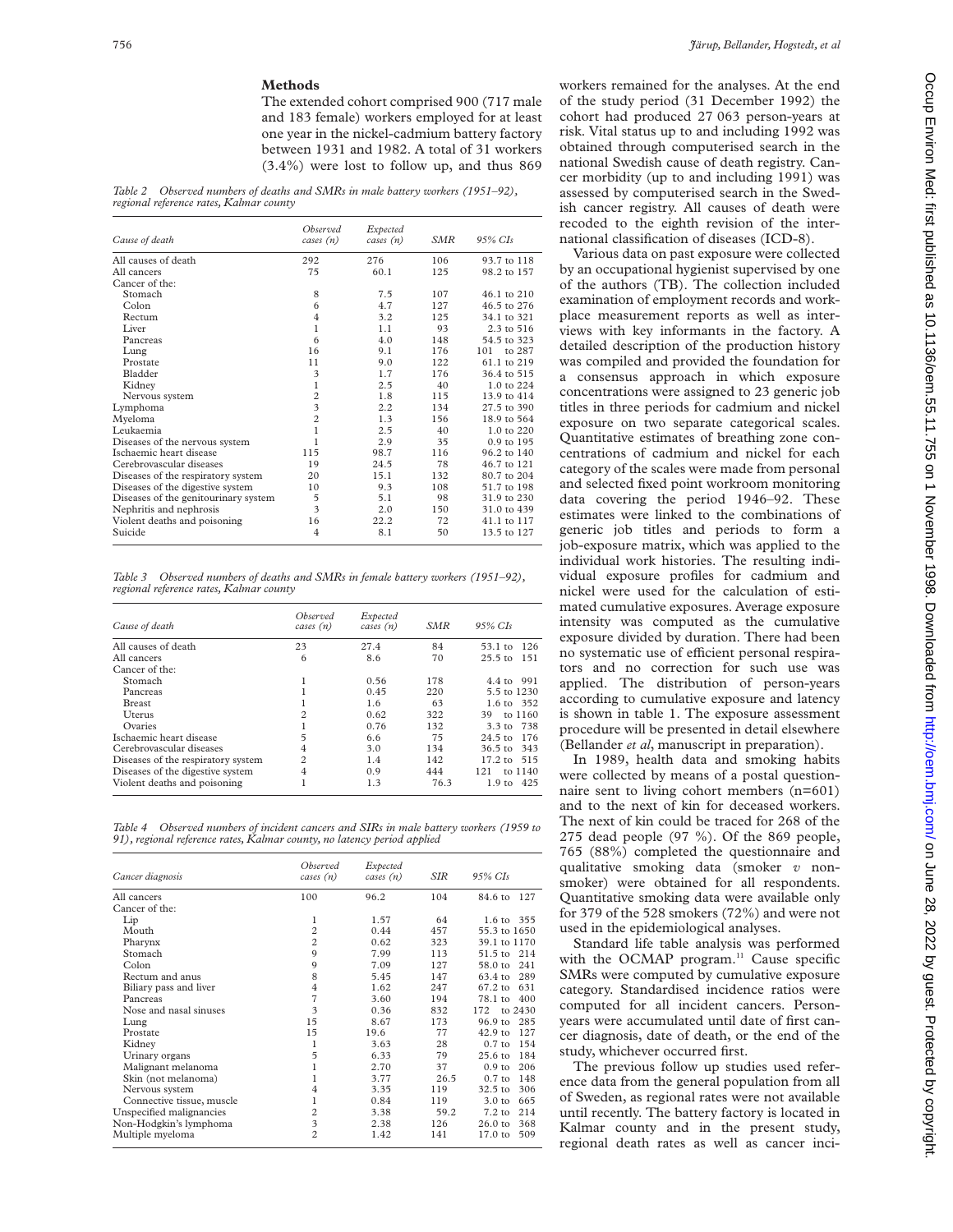*Table 5 SMRs for lung cancer (ICD-8 162) in male battery workers in relation to cumulative cadmium exposure and latency*

|                            |                  | Cumulative cadmium exposure ( $\mu$ g/m <sup>3</sup> $\times$ y) |                  |                   |                  |                   |                  |                      |  |  |  |  |
|----------------------------|------------------|------------------------------------------------------------------|------------------|-------------------|------------------|-------------------|------------------|----------------------|--|--|--|--|
| 250                        |                  |                                                                  | $250 - 51000$    |                   |                  | >1000             |                  | Total                |  |  |  |  |
| Latency $(v)$              | $\boldsymbol{n}$ | SMR                                                              | $\boldsymbol{n}$ | SMR               | $\boldsymbol{n}$ | SMR               | $\boldsymbol{n}$ | SMR                  |  |  |  |  |
| $20$<br>$\geq 20$<br>Total | 2<br>3<br>5      | 415<br>378<br>$392*$                                             | 3                | 115<br>151<br>140 | 6                | 380<br>128<br>142 | 4<br>12<br>16    | 248<br>161<br>$176*$ |  |  |  |  |

 $*_{p<0.05}$ .

*Table 6 SMRs for non-malignant lung diseases (ICD-8 460–519) in male battery workers in relation to cumulative cadmium exposure*

| Cumulative cadmium exposure<br>$\mu$ g/m <sup>3</sup> $\times$ y | Cases $(n)$ | SMR (95% CI)    |  |
|------------------------------------------------------------------|-------------|-----------------|--|
| < 250                                                            |             | 184 (38 to 536) |  |
| $250 - 51000$                                                    |             | 166 (67 to 343) |  |
| $\geq 1000$                                                      | 10          | 108 (52 to 198) |  |
| Total                                                            | 20          | 132 (81 to 204) |  |

*Table 7 SMRs for lung cancer (ICD–8 162) in male battery workers in relation to duration and intensity of cadmium exposure*

| Mean intensity<br>$(\mu g/m^3)$ | Duration $(v)$   |     |                  |                          |                  |        |                  |         |  |  |
|---------------------------------|------------------|-----|------------------|--------------------------|------------------|--------|------------------|---------|--|--|
|                                 | < 5              |     | $5 - 5 = 10$     |                          | >10              |        | Total            |         |  |  |
|                                 | $\boldsymbol{n}$ | SMR | $\boldsymbol{n}$ | SMR                      | $\boldsymbol{n}$ | SMR    | $\boldsymbol{n}$ | SMR     |  |  |
| < 50                            |                  | 518 |                  | 359                      |                  | $275*$ | 9                | $298**$ |  |  |
| $50 - 100$                      |                  | 170 | $\Omega$         | $\overline{\phantom{a}}$ | 3                | 150    | 4                | 124     |  |  |
| $\geq 100$                      | $\Omega$         | --  |                  | 389                      | 2                | 85     | 3                | 106     |  |  |
| Total                           | $\overline{c}$   | 202 | $\overline{c}$   | 169                      | 12               | 174    | 16               | $176*$  |  |  |

 $x_{p}$ <0.05;  $x_{p}$ <0.01.

*Table 8 SMRs for non-malignant lung diseases (ICD–8 460–519) in male battery workers in relation to duration and intensity of cadmium exposure*

| Mean intensity<br>$(\mu g/m^3)$ | Duration $(v)$   |            |                  |            |                  |            |                  |            |  |
|---------------------------------|------------------|------------|------------------|------------|------------------|------------|------------------|------------|--|
|                                 | < 5              |            | $5 - 5 = 10$     |            | >10              |            | Total            |            |  |
|                                 | $\boldsymbol{n}$ | <b>SMR</b> | $\boldsymbol{n}$ | <b>SMR</b> | $\boldsymbol{n}$ | <b>SMR</b> | $\boldsymbol{n}$ | <b>SMR</b> |  |
| < 50                            | $\overline{c}$   | 740        | $\mathbf{0}$     |            | 2                | 55         | 4                | 92         |  |
| $50 - 100$                      |                  | 149        | 3                | 262        | 8                | 226        | 12               | $224*$     |  |
| $\geq 100$                      | $\Omega$         | --         |                  | 279        | 3                | 62         | 4                | 74         |  |
| Total                           | 3                | 261        | 4                | 206        | 13               | 108        | 20               | 132        |  |

 $*_{p<0.05}$ .

*Table 9 Rate ratios (RRs) for lung cancer (ICD–8 162) and non-malignant respiratory diseases (ICD–8 460–519) relative to cumulative cadmium exposure adjusted for age and smoking*

| Cumulative<br>exposure ( $\mu$ g/m <sup>3</sup> $\times$ y) | Lung<br>cancer      |                                           | Respiratory<br>diseases |                                          |
|-------------------------------------------------------------|---------------------|-------------------------------------------|-------------------------|------------------------------------------|
|                                                             | RR                  | 95% CI                                    | <b>RR</b>               | 95% CI                                   |
| < 250<br>$250 - 51000$<br>$\geq 1000$                       | 1.0<br>0.34<br>0.31 | $0.09$ to 1.31<br>$0.09 \text{ to } 1.05$ | 1.0<br>0.67<br>0.51     | __<br>$0.17$ to $2.8$<br>$0.13$ to $2.0$ |

*Table 10 SMRs for lung cancer (ICD–8 162) in relation to cumulative nickel exposure and latency*

| Latency $(v)$              | Cumulative exposure ( $\mu$ g/m <sup>3</sup> * y) |                   |                  |                   |                  |                   |                  |                      |  |  |
|----------------------------|---------------------------------------------------|-------------------|------------------|-------------------|------------------|-------------------|------------------|----------------------|--|--|
|                            | < 250                                             |                   | $250 - 3000$     |                   | >3000            |                   | Total            |                      |  |  |
|                            | $\boldsymbol{n}$                                  | SMR               | $\boldsymbol{n}$ | SMR               | $\boldsymbol{n}$ | SMR               | $\boldsymbol{n}$ | SMR                  |  |  |
| $20$<br>$\geq 20$<br>Total | $\overline{c}$<br>3                               | 380<br>392<br>388 | 2<br>6<br>8      | 183<br>201<br>196 | 4<br>5           | 391<br>101<br>119 | 4<br>12<br>16    | 248<br>161<br>$176*$ |  |  |

 $*_{p<0.05}$ 

dences from Kalmar county were used. Rate ratios (RRs) were computed for internal comparisons with Poisson regression as implemented in the EGRET computer software.<sup>12</sup> Person-years by sex, age (five-year intervals), calendar year (five-year intervals), cumulative exposure category, and smoking were computed and used for input to the internal analyses. The exposure category boundaries were chosen aiming at an even distribution of person-years between the categories.

#### **Results**

Up to 31 December 1992, a total of 315 deaths (292 in men and 23 in women) had occurred in the cohort. For men the overall SMR was 106 (95% confidence interval (95% CI) 93.7 to 118) and for women 83.8 (95% CI 53.1 to 126). A total of 81 malignant tumours (75 in men and six in women) were registered as the cause of death in the cohort during the follow up period. The SMR for total cancer mortality was 125 (95% CI 98.2 to 157) for men and 69.5 (95% CI 25.5 to 151) for women. The SMRs for the various causes of death are shown in tables 2 (men) and 3 (women).

A total of 118 tumours were found in the cancer registry. Two primary cancers had occurred in five people. The standardised incidence ratios (SIRs) for men are shown in table 4. Only 18 cancers were diagnosed in the women, with a total SIR=100 (95% CI 59 to 158). There were no lung cancers in the group of female workers.

In men, there was a significant increase in risk of cancer of the nose and nasal sinuses, with three cases *v* 0.36 expected, yielding an SIR=832 (95 % CI 172 to 2430). Applying a 10 year latency period for these cases, and looking at cohort members with a cumulative exposure of  $\geq 1000$  µg cadmium/m<sup>3</sup> $\times$ years, the SIR for nose and sinus cancer (n=2) was 1110 (95 % CI 134 to 4000). Similarly, for cohort members exposed to  $\geq$  2000 µg nickel/ m<sup>3</sup> the SIR was 1080 (95 % CI 131 to 3900), based on the same two cases.

The subsequent analyses only include men, because of the few deaths and incident cancers that had occurred in women. The SMRs relative to level of cumulative exposure to cadmium and latency were computed for lung cancer and non-malignant respiratory diseases  $(tables 5 and 6).$ 

The SMRs for lung cancer and nonmalignant respiratory diseases, analysed by duration of exposure and average exposure intensity, are shown in tables 7 and 8.

The influence of smoking on the relative risks for lung cancer and non-malignant respiratory diseases was analysed with Poisson regression (table 9). When cumulative exposure and age were included in the regression equation there was a negative exposureresponse relation similar to the trend shown in table 5. Adding smoking to the regression equation changed the relative risks only marginally.

Similar findings were obtained for exposure to nickel and the risk of lung cancer as shown in table 10.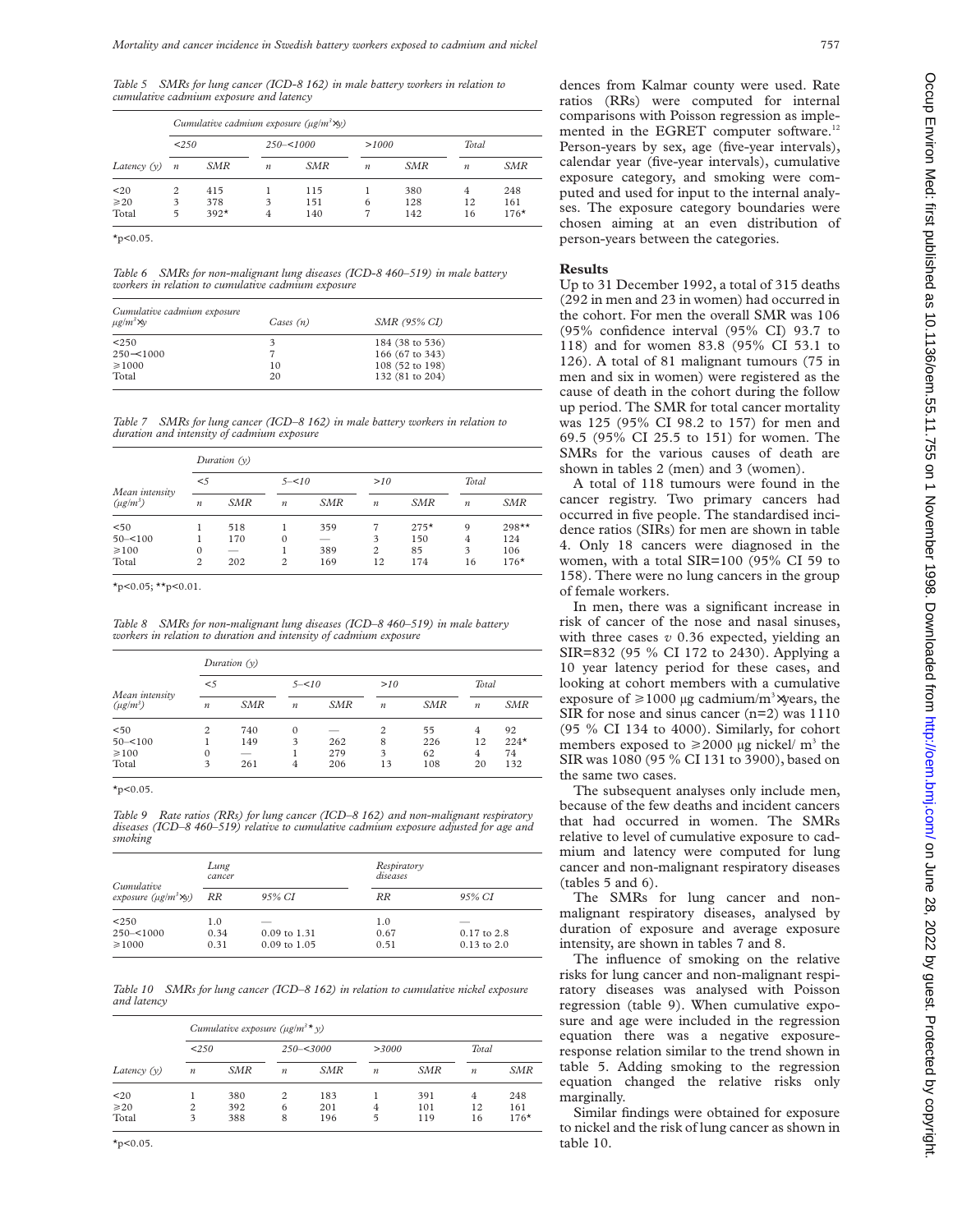### **Discussion**

Firstly, our present findings are related to previous follow up studies of the cohort. Secondly, the results are discussed in the light of other recently published studies of similar exposures. In particular, the results on risk of lung cancer are examined. Thirdly, the impact of the present findings are discussed.

The overall SMR for men of 106 is, although not significant, higher than expected. Usually, the SMR is lower in occupational cohorts due to the healthy worker effect. The main reasons for the increased SMR are the increased risk of lung cancer (n=16, SMR=176) and the risk of ischaemic heart disease (n=115, SMR=116). The risk of lung cancer will be further explored here, whereas ischaemic heart disease will be discussed elsewhere.

No further deaths from nephritis and nephrosis have occurred since the follow up up to 1980. It should be noted, however, that these diagnoses are unusual causes of death. People with severe kidney damage may have been diagnosed with other causes of death. Another possible explanation is that the improvements in the work environment with decreasing exposure to cadmium oxide have reduced the risk of developing fatal renal diseases.

Previous studies of the cohort only included men. The present study found a lower SMR for women (SMR=84) than for men (SMR=106). Few cohorts of female workers have been studied, but one report from Iceland and a later report from the United States show similar pronounced healthy worker effects among female workers.13 14 However, a recent Danish study of female workers exposed to cobalt does not show any healthy worker effect.<sup>15</sup> The United States study showed higher than expected mortality for diseases of the digestive system, especially ulcers, among service employees.<sup>14</sup> There was, however, only one ulcer among the four cases of digestive disease in the present study. The other three diagnoses were ulcerative colitis, pancreatitis, and cholelithiasis. The increased SMR for diseases of the digestive systems among the female workers is thus most likely to be a chance finding.

The previous follow up studies only investigated mortality. The cancer incidence findings in the present study generally confirm the results from the mortality analyses. Only one of the three cases of cancer of the nose and nasal sinuses were, however, found in the cause of death registry. The cancer incidence analyses showed remarkably high SIRs, indicating an eightfold to 10-fold increase in risk. Some previous studies in nickel refinery workers have indicated similar large relative risks,<sup>16 17</sup> whereas a study of workers exposed to nickel powder did not detect any increased risk of nasal sinus cancer.<sup>18</sup> Although there are only three cases of nasal sinus cancer in the present study, the increased risk is significant. Because of the concomitant exposure to cadmium and nickel, either or both exposures may be causal agents.

The increase in cancers of the mouth and pharynx should also be noted, although not significant. Similar increased risks have been

reported in other studies of workers exposed to nickel powder<sup>18</sup> and solvents containing nickel.<sup>1</sup>

In previous studies of the cohort there was an increased relative risk of lung cancer (SMR=133; applying a 20 year latency period and >5 years of exposure SMR=175). Only workers <80 years of age were included in the analyses. The present study is not directly comparable as the cohort has been extended and no age limit was applied. However, no deaths from lung cancer occurred after the age of 80 in the present follow up. It should be noted that 16 cases of lung cancer appeared in the cause of death registry, but only 15 in the cancer registry, which is explained by the known difference (about 10%) between these registries.

In the present study there is an increased risk of lung cancer among the nickel-cadmium battery workers, but there is no increase in SMR with increasing cumulative exposure. Similar results have been reported in two recent follow up studies of the cohorts in the United Kingdom and the United States. In a recent study of workers exposed to cadmium in the United Kingdom, the relative risks were 0.85 for the middle exposure category (1600 to 4799  $\mu$ g/m<sup>3</sup> $\times$ years) and 0.81 for the highest exposure category ( $\geq 4800 \text{ }\mu\text{g/m}^3$  xyears), when compared with the lowest exposure group.<sup>20</sup>

A recent reanalysis of a United States cohort included data on arsenic exposure.<sup>21</sup> The investigators found an exposure-response relation between cumulative exposure to cadmium and risk of lung cancer, adjusting for age, year of hire, and Hispanic ethnicity. The relative risks versus a risk of 1.0 for the reference category  $\left($  <400 mg/m<sup>3</sup> $\times$ days  $\approx$  1100  $\mu$ g/ m 3 ×years ) were 2.30 in the second lowest exposure category (400–999 mg/m<sup>3</sup>×days  $\approx$ 1100-2700  $\mu$ g/m<sup>3</sup>×years), 2.83 in the second highest category (999–1999 mg/m<sup>3</sup>×days ≅  $2700 - 5500$   $\mu$ g/m<sup>3</sup> $\times$ years) and 3.88 in the highest exposure category ( $\geq 2000$  mg/m<sup>3</sup> $\times$ days  $\approx$ 5500  $\mu$ g/m<sup>3</sup> $\times$ years). In a separate analysis they examined the independent effects of cadmium exposure received in the presence of arsenic trioxide and cadmium exposure without concomitant exposure to arsenic. A significant trend for risk of lung cancer was found only for the combined exposure to arsenic and cadmium.

The highest category of cumulative exposure to cadmium in the present study was 1000 µg /m<sup>3</sup>×years. Only one case was exposed to  $>5500$  µg/m<sup>3</sup> $\times$ years. Thus, the cumulative exposures were lower in the present study than in the United Kingdom and United States cohorts. It is noteworthy, however, that the increased risk found in the United States cohort seemed to be at lower cadmium exposures than in the United Kingdom cohort, in which no increased risks were found. The results in the present study are in accordance with the findings in the United Kingdom cohort.

The United Kingdom report<sup>20</sup> showed an exposure-response relation between exposure to cadmium fume and the mortality from non